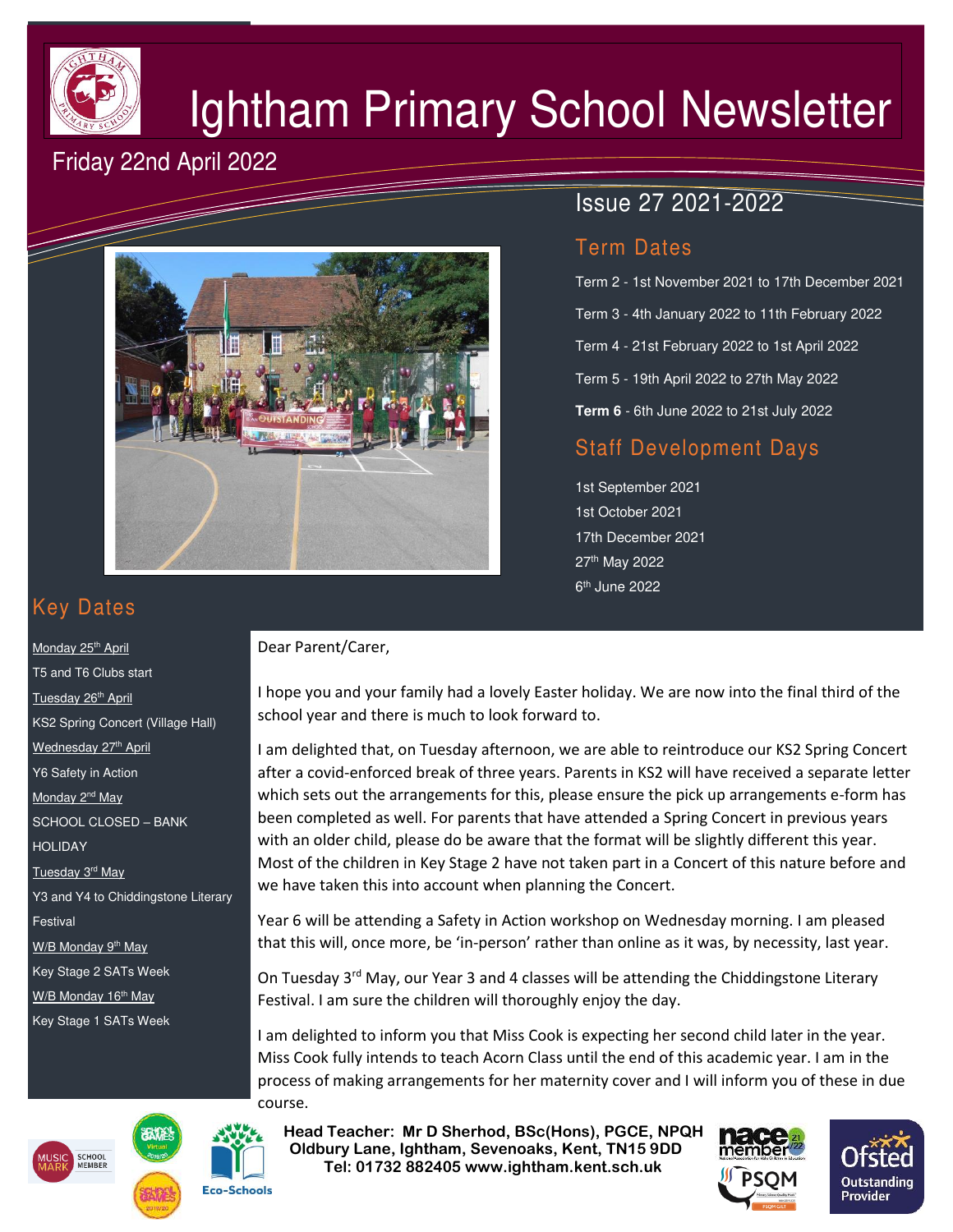#### **Attendance**

Attendance for this week is as follows:

Acorn – 98.0%

Pine – 91.0%

Chestnut – 99.0%

Willow – 96.9%

Elm – 99.3%

Beech – 92.7%

Oak – 92.7%

#### Lateness

The number of "lates" recorded this week were as follows:

 $Acorn - 2$ 

Pine – 0

Chestnut – 1

Willow – 1

 $E$ lm  $-2$ 

Beech - 0

Oak - 1



## **CHOOI Eco-Schools**

#### Ightham Primary School Newsletter

Some of you will be aware that, unfortunately, our wonderful SENCO Mrs Richardson has been absent from school for a while now and there is no indication that she will be in a position to return to school imminently. We have been very fortunate to be able to borrow two SENCOs from other local schools – Miss Dempsey and Mrs Linkins – to cover Mrs Richardson's absence. I am very grateful to their 'home' schools for allowing us to borrow their staff at a time when staffing levels in many schools remain severely stretched as a result of the pandemic. Mrs May is also in post as our SEND Administrator.

#### **Parent Questionnaire**

Thank you to those parents who have already completed the questionnaire; the responses are always gratefully received. The deadline for submission is 12 noon on Friday 29<sup>th</sup> April and the form can be accessed via the following link:

#### <https://forms.office.com/r/2TCQNHLG06>

#### **Ightham Parish Magazine**

The latest edition of the Ightham Parish magazine can be accessed via the following link:

#### <https://online.fliphtml5.com/thbfa/csqn/>

#### **Advice for Ukrainian families on applying for a school place and accessing childcare in England**

The Government has published some advice on the Education Hub for Ukrainian families on [applying for a school place and accessing childcare.](https://educationhub.blog.gov.uk/2022/04/11/how-do-families-arriving-from-ukraine-apply-for-a-school-place-and-childcare-%d1%8f%d0%ba-%d1%80%d0%be%d0%b4%d0%b8%d0%bd%d0%b0%d0%bc-%d1%89%d0%be-%d0%bf%d1%80%d0%b8%d1%97%d0%b6%d0%b4%d0%b6%d0%b0/?utm_source=13%20April%202022%20C19&utm_medium=Daily%20Email%20C19&utm_campaign=DfE%20C19)

The School has received one or two enquiries about places for Ukrainian refugee children at Ightham. Ightham is a Local Authority-maintained shool and, as such, we follow the admissions procedures as set out by the Local Authority. The expectation is that LA-maintained schools follow their set admissions criteria and do not deviate from this.

#### **The winners of the March Governors' 200 Club draw were:**

1st - Bonnie Daley - £19.00 2nd - Clayton Woollgar - £11.40 3rd - Victoria Black - £7.60

#### **Coxcombe Fair**

Ightham village is set to hold a Coxcombe Fair this summer on Saturday 4th June. This will be a great community event celebrating past and present. There will be family fun and entertainment. If you or anybody you know might like to have a stall at the event, please contact Kirsty Mitchem on 01732 885 072. A leaflet has also been produced which contains lots of information. This can be accessed at:

#### [www.coxcombe.org](http://www.coxcombe.org/)

Mr D Sherhod

Head Teacher

 **Head Teacher: Mr D Sherhod, BSc(Hons), PGCE, NPQH Oldbury Lane, Ightham, Sevenoaks, Kent, TN15 9DD Tel: 01732 882405 www.ightham.kent.sch.uk**